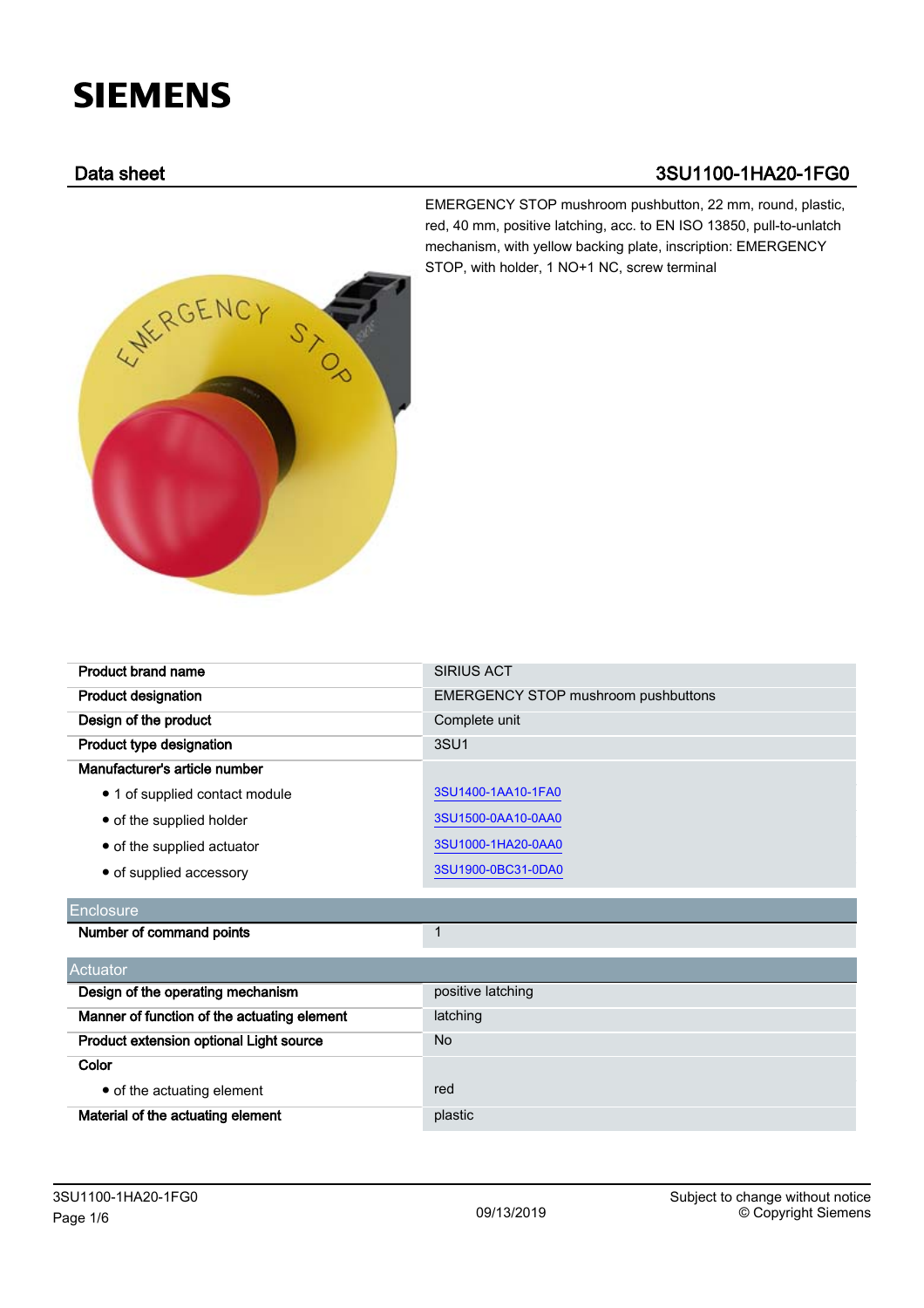| Shape of the actuating element                   | round                                                |
|--------------------------------------------------|------------------------------------------------------|
| Outer diameter of the actuating element          | 40 mm                                                |
| Number of contact modules                        | $\mathbf{1}$                                         |
| Type of unlocking device                         | pull-to-unlatch mechanism                            |
| Front ring                                       |                                                      |
| Product component front ring                     | No                                                   |
|                                                  |                                                      |
| Holder<br>Material of the holder                 | Plastic                                              |
|                                                  |                                                      |
| <b>Display</b>                                   |                                                      |
| <b>Number of LED modules</b>                     | 0                                                    |
| General technical data                           |                                                      |
| <b>Product function</b>                          |                                                      |
| • positive opening                               | Yes                                                  |
| <b>• EMERGENCY OFF function</b>                  | Yes                                                  |
| • EMERGENCY STOP function                        | Yes                                                  |
| <b>Product component</b>                         |                                                      |
| • Light source                                   | <b>No</b>                                            |
| Insulation voltage                               |                                                      |
| • rated value                                    | 500 V                                                |
| Degree of pollution                              | 3                                                    |
| Type of voltage                                  |                                                      |
| • of the operating voltage                       | AC/DC                                                |
| Surge voltage resistance rated value             | 6 <sub>kV</sub>                                      |
| <b>Protection class IP</b>                       | IP66, IP67, IP69(IP69K)                              |
| • of the terminal                                | <b>IP20</b>                                          |
| Degree of protection NEMA rating                 | NEMA 1, 2, 3, 3R, 4, 4X, 12, 13                      |
| Shock resistance                                 |                                                      |
| • acc. to IEC 60068-2-27                         | Sinusoidal half-wave 50 g / 11 ms                    |
| • for railway applications acc. to DIN EN 61373  | Category 1, Class B                                  |
| Operating frequency maximum                      | 600 1/h                                              |
| Mechanical service life (switching cycles)       |                                                      |
| • typical                                        | 300 000                                              |
| Electrical endurance (switching cycles)          |                                                      |
| • typical                                        | 300 000                                              |
| <b>Thermal current</b>                           | 10 A                                                 |
| Reference code acc. to DIN EN 81346-2            | $\mathsf S$                                          |
| Reference code acc. to DIN EN 61346-2            | $\mathbf S$                                          |
| Continuous current of the C characteristic MCB   | 10 A; for a short-circuit current smaller than 400 A |
| Continuous current of the quick DIAZED fuse link | 10 A                                                 |
| Continuous current of the DIAZED fuse link gG    | 10 A                                                 |
| <b>Operating voltage</b>                         |                                                      |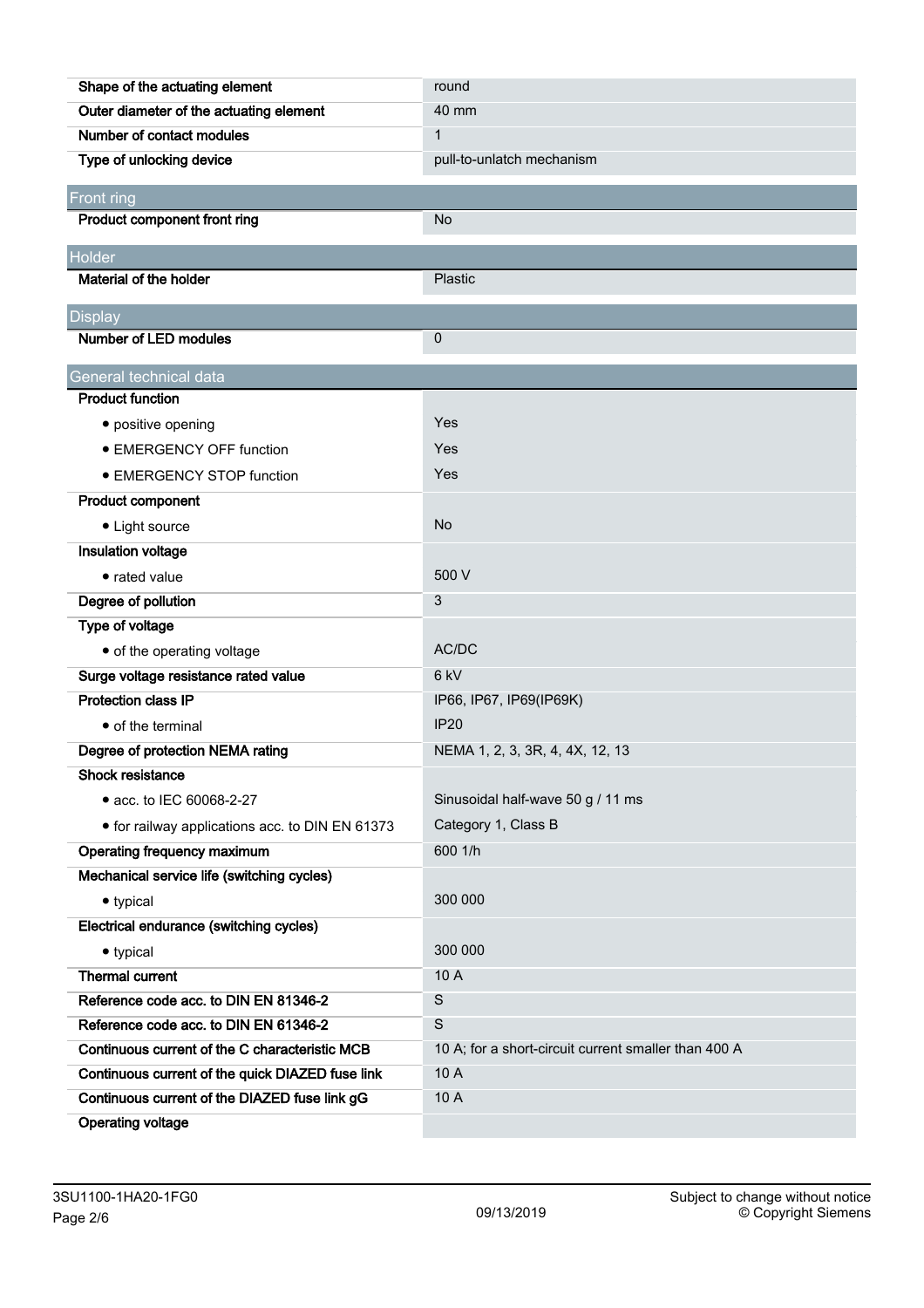| $\bullet$ at AC                                          |                                                                 |
|----------------------------------------------------------|-----------------------------------------------------------------|
| -at 50 Hz rated value                                    | 5500V                                                           |
| -at 60 Hz rated value                                    | 5500V                                                           |
| $\bullet$ at DC                                          |                                                                 |
| — rated value                                            | 5500V                                                           |
| <b>Power Electronics</b>                                 |                                                                 |
| <b>Contact reliability</b>                               | One maloperation per 100 million (17 V, 5 mA), one maloperation |
|                                                          | per 10 million (5 V, 1 mA)                                      |
| Auxiliary circuit                                        |                                                                 |
| Design of the contact of auxiliary contacts              | Silver alloy                                                    |
| Number of NC contacts for auxiliary contacts             | $\mathbf{1}$                                                    |
| Number of NO contacts for auxiliary contacts             | $\mathbf{1}$                                                    |
| Number of CO contacts                                    |                                                                 |
| • for auxiliary contacts                                 | $\pmb{0}$                                                       |
| <b>Connections/Terminals</b>                             |                                                                 |
| Type of electrical connection                            |                                                                 |
| • of modules and accessories                             | Screw-type terminal                                             |
| Type of connectable conductor cross-sections             |                                                                 |
| • solid with core end processing                         | 2x (0.5  0.75 mm <sup>2</sup> )                                 |
| · solid without core end processing                      | $2x(1.01.5mm^2)$                                                |
| • finely stranded with core end processing               | 2x (0.5  1.5 mm <sup>2</sup> )                                  |
| • finely stranded without core end processing            | $2x(1,01,5mm^2)$                                                |
| • at AWG conductors                                      | 2x(1814)                                                        |
| Tightening torque of the screws in the bracket           | 1 1.2 N·m                                                       |
| <b>Tightening torque</b>                                 |                                                                 |
| • for auxiliary contacts with screw-type terminals       | 0.80.9 N·m                                                      |
| Safety related data                                      |                                                                 |
| B <sub>10</sub> value                                    |                                                                 |
| • with high demand rate acc. to SN 31920                 | 100 000                                                         |
| Proportion of dangerous failures                         |                                                                 |
| • with low demand rate acc. to SN 31920                  | 20 %                                                            |
| • with high demand rate acc. to SN 31920                 | 20 %                                                            |
| Failure rate [FIT]                                       |                                                                 |
| • with low demand rate acc. to SN 31920                  | <b>100 FIT</b>                                                  |
| T1 value for proof test interval or service life acc. to | 20y                                                             |
| <b>IEC 61508</b>                                         |                                                                 |
| <b>Ambient conditions</b>                                |                                                                 |
| <b>Ambient temperature</b>                               |                                                                 |
| · during operation                                       | $-25+70$ °C                                                     |
| · during storage                                         | $-40+80$ °C                                                     |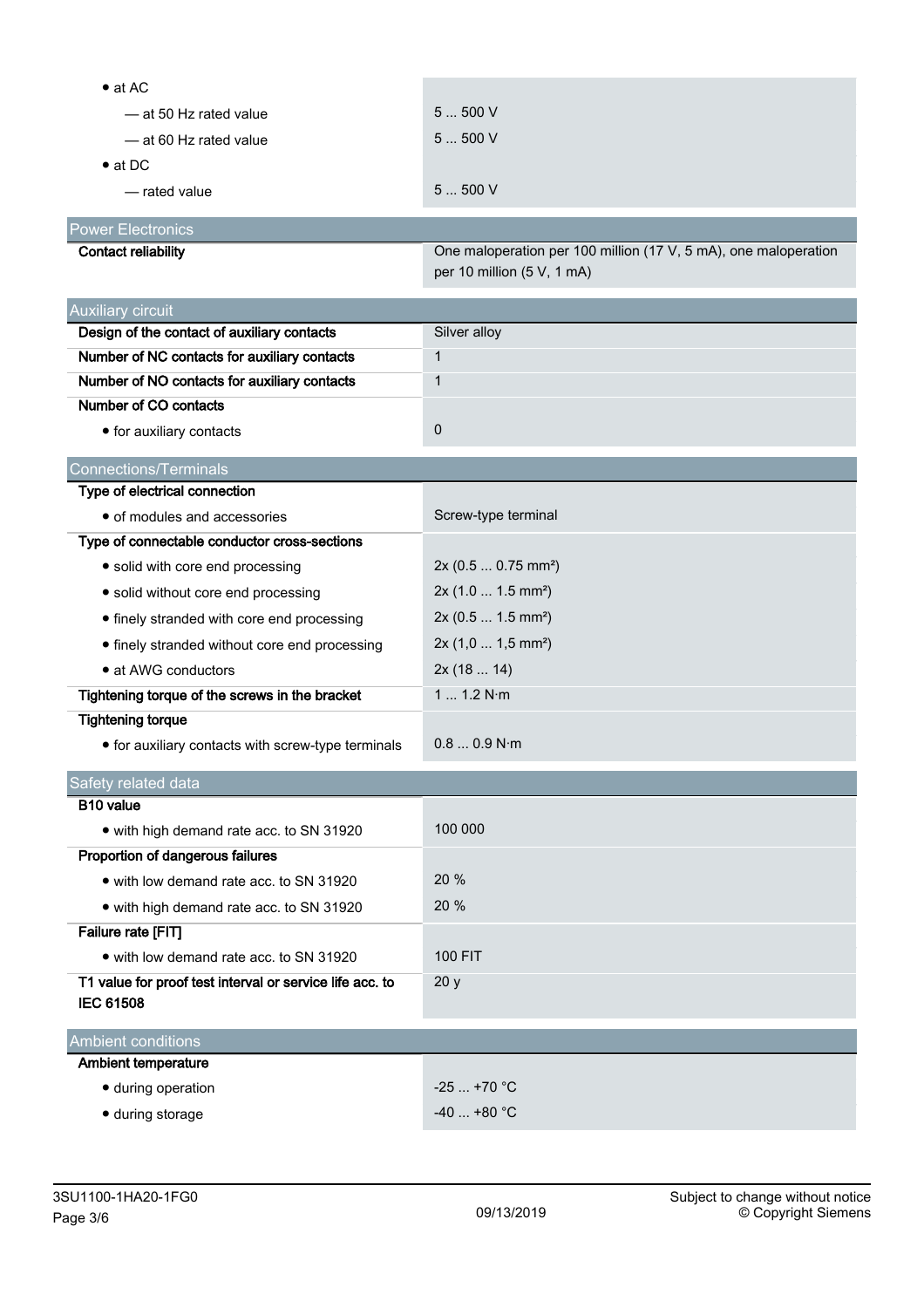Environmental category during operation acc. to IEC 60721

3M6, 3S2, 3B2, 3C3, 3K6 (with relative air humidity of 10 ... 95 %, no condensation in operation permitted for all devices behind front panel)

| Installation/ mounting/ dimensions          |                      |  |  |
|---------------------------------------------|----------------------|--|--|
| <b>Mounting type</b>                        | front mounting       |  |  |
| • of modules and accessories                | Front plate mounting |  |  |
| Height                                      | 40 mm                |  |  |
| Width                                       | 30 mm                |  |  |
| Shape of the installation opening           | round                |  |  |
| <b>Mounting diameter</b>                    | $22.3$ mm            |  |  |
| Positive tolerance of installation diameter | $0.4$ mm             |  |  |
| <b>Mounting height</b>                      | 46.4 mm              |  |  |
| <b>Installation width</b>                   | 75 mm                |  |  |
| Installation depth                          | 70.6 mm              |  |  |
| Accessories                                 |                      |  |  |
|                                             |                      |  |  |
| Number of backing plates                    |                      |  |  |

| <b>Thermody</b> of Buchang pratter |                       |
|------------------------------------|-----------------------|
| Marking of backing plate           | <b>EMERGENCY STOP</b> |
| Color of backing plate             | Yellow                |

| Certificates/approvals          |                   |                                  |  |          |                      |
|---------------------------------|-------------------|----------------------------------|--|----------|----------------------|
| <b>General Product Approval</b> |                   | <b>Declaration of Conformity</b> |  |          |                      |
| CCC                             | <b>CSA</b>        | UL                               |  | EG-Konf. | <b>Miscellaneous</b> |
| <b>Test Certific-</b><br>A      | Marine / Shipping |                                  |  |          |                      |

| TEST OCTUNG.<br>ates                           | $m$ anne / $\sigma$ mpping |            |            |             |             |  |
|------------------------------------------------|----------------------------|------------|------------|-------------|-------------|--|
| <b>Type Test Certific-</b><br>ates/Test Report | ABS                        | <b>LRS</b> | <b>PRS</b> | <b>RINA</b> | <b>RMRS</b> |  |



## Further information

Information- and Downloadcenter (Catalogs, Brochures,…) <http://www.siemens.com/industrial-controls/catalogs>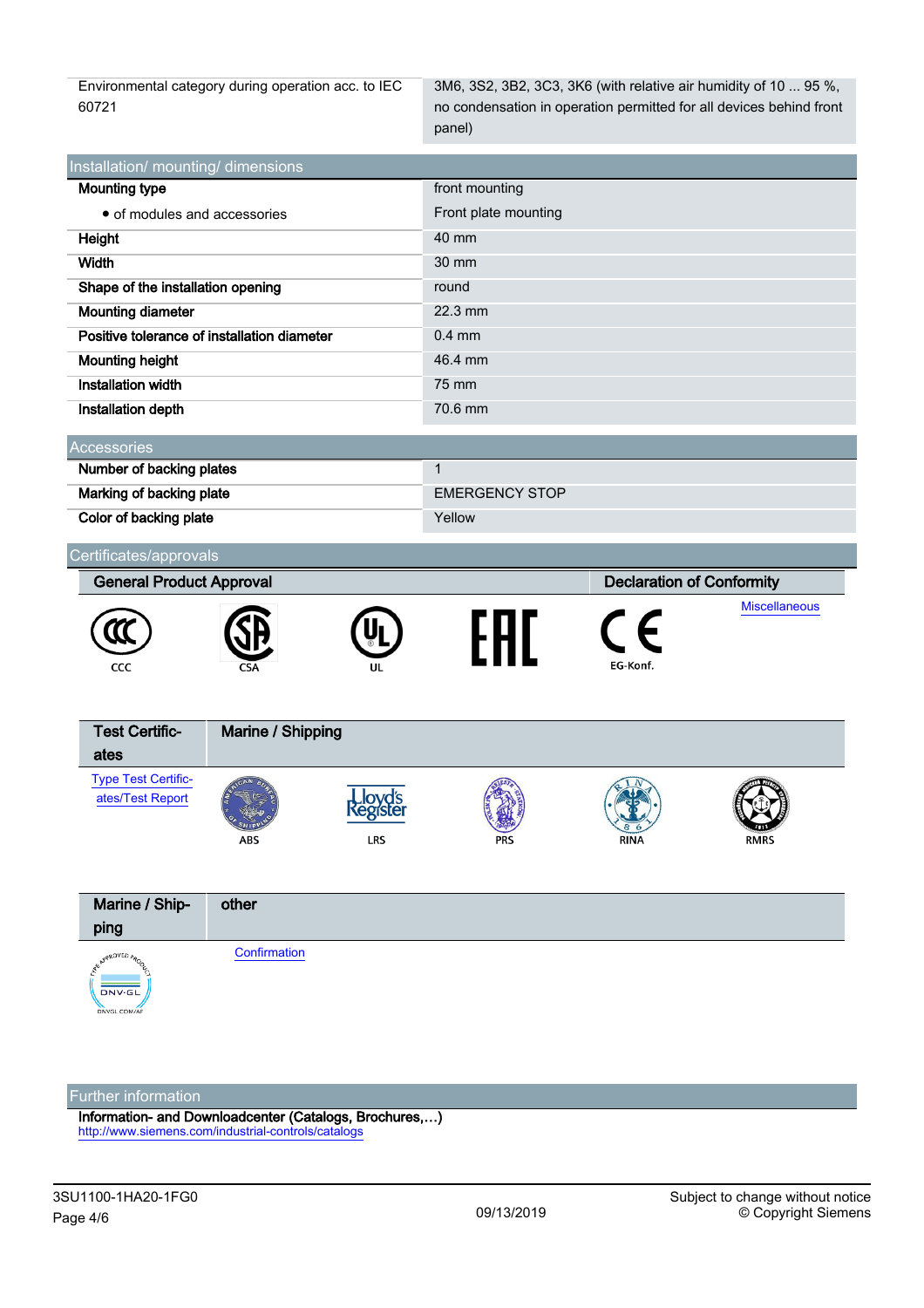### Industry Mall (Online ordering system)

<https://mall.industry.siemens.com/mall/en/en/Catalog/product?mlfb=3SU1100-1HA20-1FG0>

#### Cax online generator

<http://support.automation.siemens.com/WW/CAXorder/default.aspx?lang=en&mlfb=3SU1100-1HA20-1FG0>

Service&Support (Manuals, Certificates, Characteristics, FAQs,...) <https://support.industry.siemens.com/cs/ww/en/ps/3SU1100-1HA20-1FG0>

Image database (product images, 2D dimension drawings, 3D models, device circuit diagrams, EPLAN macros, ...) [http://www.automation.siemens.com/bilddb/cax\\_de.aspx?mlfb=3SU1100-1HA20-1FG0&lang=en](http://www.automation.siemens.com/bilddb/cax_de.aspx?mlfb=3SU1100-1HA20-1FG0&lang=en)